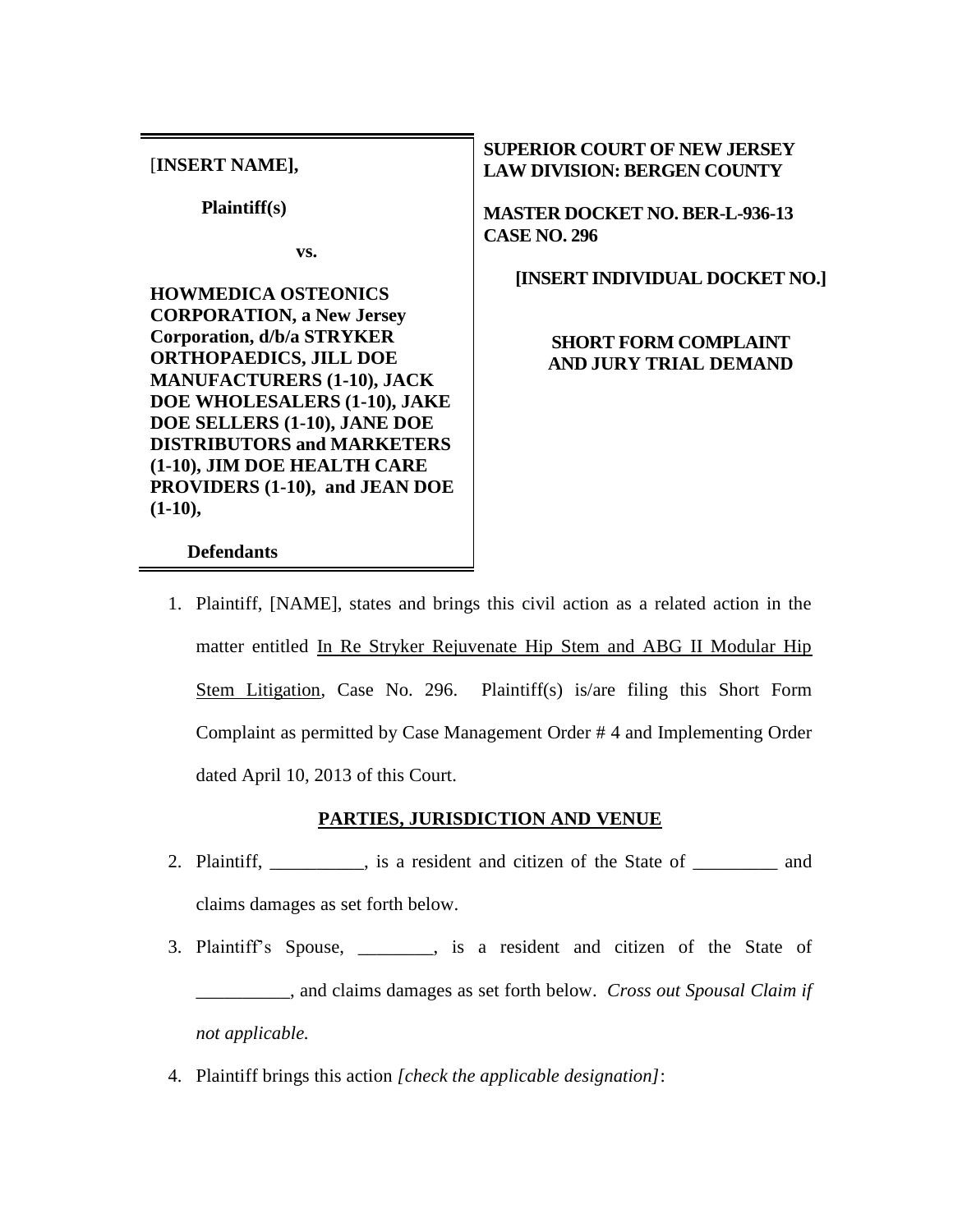- On behalf of himself/herself;  $\mathbf{L}$
- In a representative capacity as the \_\_\_\_\_\_\_ of the \_\_\_\_\_\_\_\_ having been  $\mathbf{L}$ duly appointed as the \_\_\_\_\_\_\_\_\_\_ by the \_\_\_\_\_\_Court of \_\_\_\_\_. A copy of the Letters of Administration for a wrongful death claim is annexed hereto if such letters are required for the commencement of such a claim by the Probate, Surrogate or other appropriate court of the jurisdiction of the decedent. *Cross out if not applicable.*

#### **FACTUAL ALLEGATIONS**

#### Allegations as to **Right-Side** Implant/Explant Surgery(ies): *(Cross out if not applicable)*

- 5. Plaintiff was implanted with a Rejuvenate / ABG II *(cross out the one that is inapplicable*) Modular hip stem on his/her right hip on or about \_\_\_\_\_\_\_ (date), at the \_\_\_\_\_\_ (medical center and address), in \_\_\_\_\_\_\_, by Dr. \_\_\_\_\_\_\_. *Cross out if not applicable.*
- 6. Plaintiff had the right hip stem at issue explanted on \_\_\_\_\_\_\_, at \_\_\_\_\_\_\_\_\_ (medical center and address) by Dr. \_\_\_\_\_\_\_\_\_\_. *Cross out if not applicable.*
- 7. Plaintiff will have the right hip stem at issue explanted on or about \_\_\_\_\_\_\_\_\_\_,
	- at \_\_\_\_\_\_\_\_\_\_\_\_\_\_\_\_\_ (medical center and address) by Dr. \_\_\_\_\_\_\_\_\_\_\_\_\_\_\_\_\_\_\_. *Cross out if not applicable.*
- 8. Plaintiff has not yet scheduled a surgery for explantation of the right hip stem at issue. *Cross out if not applicable.*

Allegations as to **Left-Side** Implant/Explant Surgery(ies): *(Cross out if not applicable)*

9. Plaintiff was implanted with a Rejuvenate / ABG II *(cross out the one that is inapplicable*) Modular hip stem on his/her left hip on or about \_\_\_\_\_\_\_\_ (date),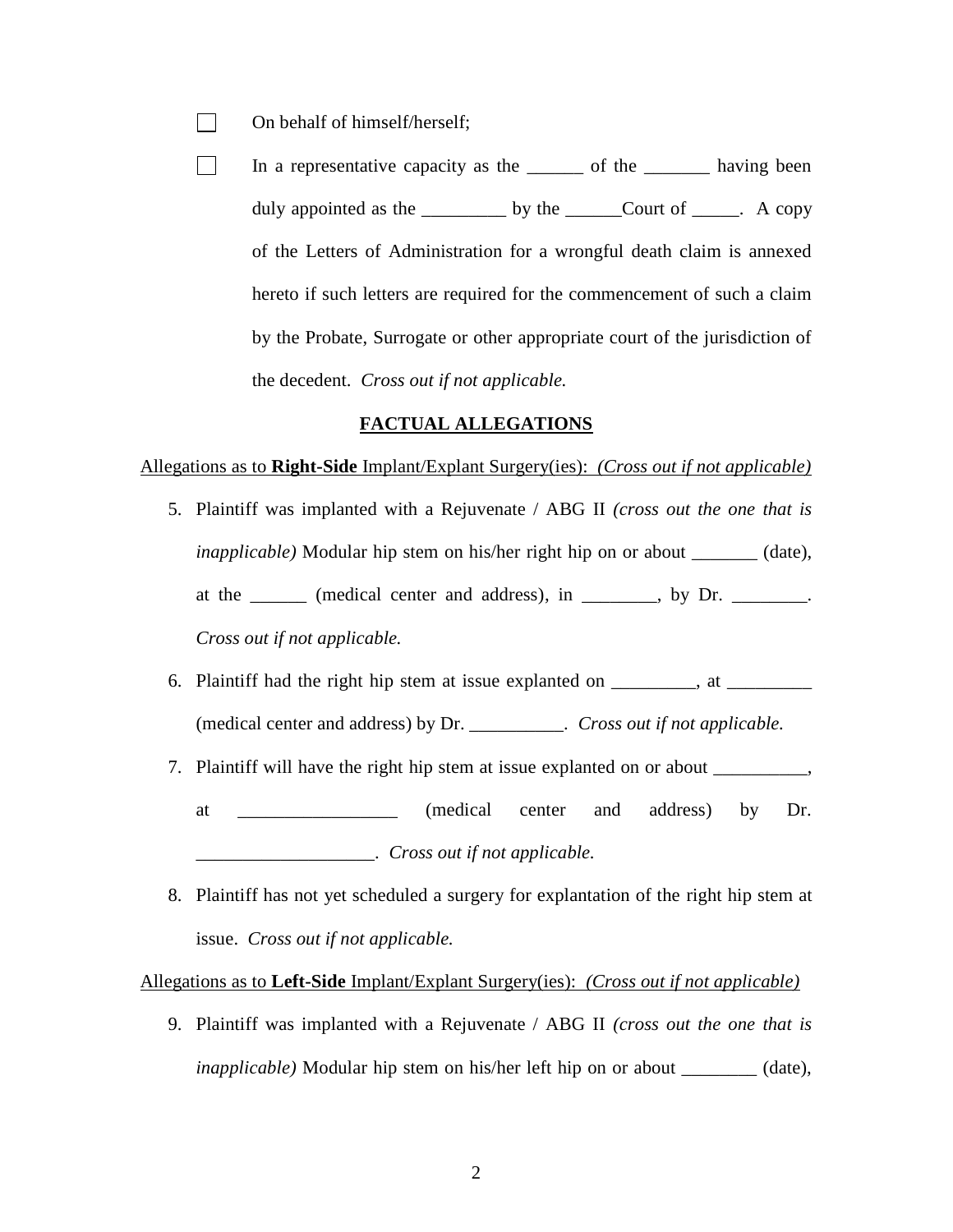at the \_\_\_\_\_\_\_ (medical center and address), in \_\_\_\_\_, by Dr. \_\_\_\_\_\_. *Cross out if not applicable.*

- 10. Plaintiff had the left hip stem at issue explanted on \_\_\_\_\_\_\_, at \_\_\_\_\_\_\_\_ (medical center and address) by Dr. \_\_\_\_\_\_\_\_\_\_. *Cross out if not applicable.*
- 11. Plaintiff will have the left hip stem at issue explanted on or about \_\_\_\_\_\_\_\_\_\_, at

\_\_\_\_\_\_\_\_\_\_\_\_\_\_\_\_\_ (medical center and address) by Dr. \_\_\_\_\_\_\_\_\_\_\_\_\_\_\_\_\_\_\_. *Cross out if not applicable.*

12. Plaintiff has not yet scheduled a surgery for explantation of the left hip implant at issue. *Cross out if not applicable.*

# **ALLEGATIONS AS TO INJURIES**

- 13. (a) Plaintiff claims damages as a result of (check all that are applicable):
	- \_\_\_\_\_\_\_ injury to herself/himself
	- $\frac{1}{2}$  injury to the person represented
	- wrongful death
	- survivorship action
	- \_\_\_\_\_\_\_ economic loss
	- (b) Plaintiff's spouse claims damages as a result of (check all that are applicable): *Cross out if not applicable.*
	- loss of services
	- loss of consortium
- 14. Plaintiff has suffered injuries as a result of implantation of the hip implant(s) at issue manufactured by the Defendant as shall be fully set forth in Plaintiff's anticipated Amended Complaint, as well as in Plaintiff's Fact Sheet and other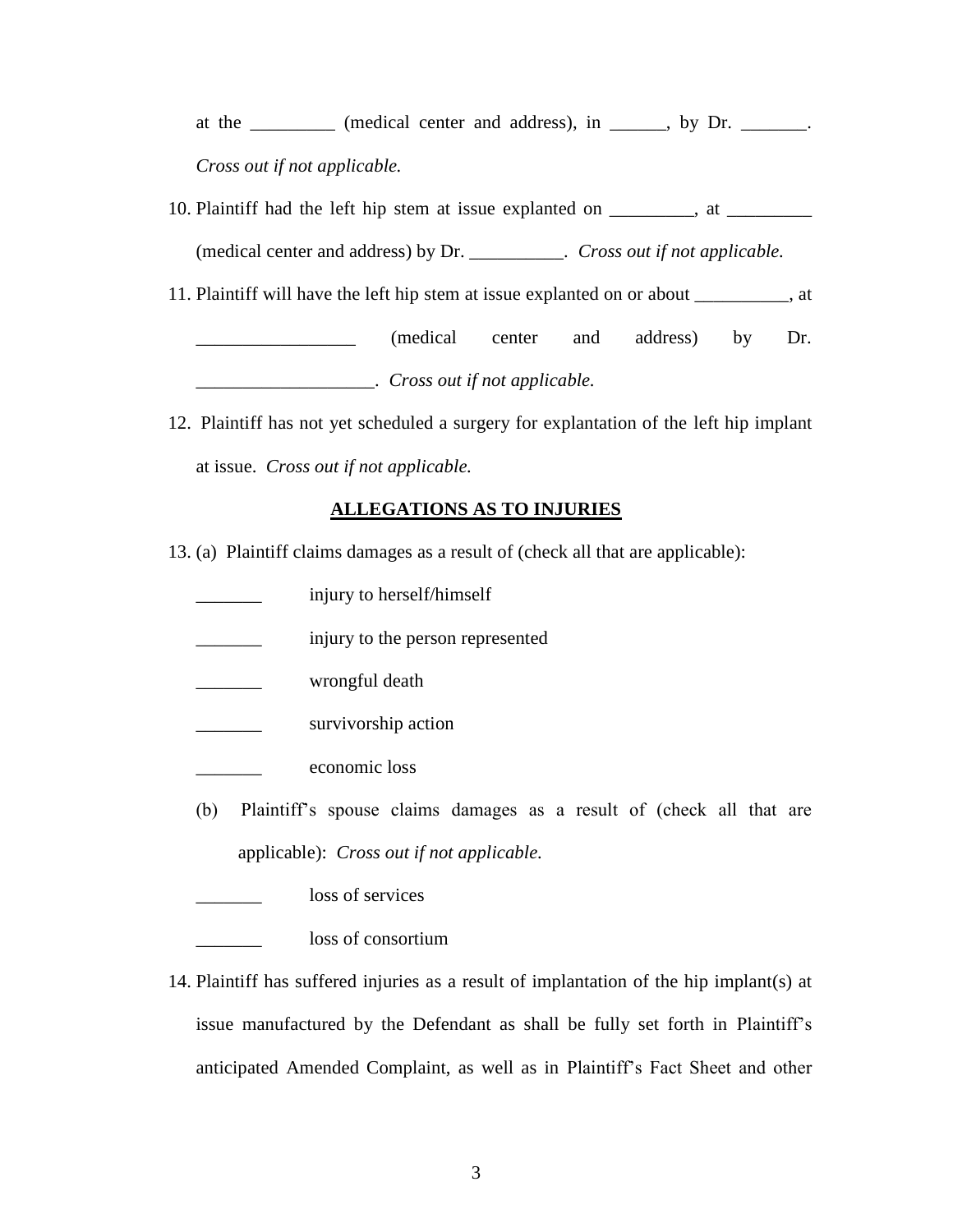responsive documents provided to the Defendant and are incorporated by reference herein.

- 15. Plaintiff has suffered injuries as a result of the explantation of the hip implant(s) at issue manufactured by the Defendant as shall be fully set forth in Plaintiff's anticipated Amended Complaint, as well as in Plaintiff's Fact Sheet and other responsive documents provided to the Defendant and are incorporated by reference herein. *Cross out if not applicable.*
- 16. Defendant, by its actions or inactions, proximately caused the injuries to Plaintiff(s).
- 17. Plaintiff(s) could not have known that the injuries he/she suffered were as a result of a defect in the hip implant(s) at issue until after the date the device was recalled from the market and the Plaintiff(s) came to learn of the recall.
- 18. In addition, Plaintiff could not have known that he/she was injured by excessive levels of chromium and cobalt until after the date he/she had his/her blood drawn and he/she was advised of the results of said blood-work and the fact that those blood work abnormalities were attributable to a defect in the hip implant(s) at issue.

#### **DEFENDANT-SPECIFIC ALLEGATIONS AND THEORIES OF RECOVERY**

- 19. The following claims and allegations are asserted by Plaintiff(s) and are herein adopted by reference (check all that are applicable):
	- FIRST CAUSE OF ACTION NEGLIGENCE;
	- SECOND CAUSE OF ACTION NEGLIGENCE PER SE;
	- THIRD CAUSE OF ACTION STRICT PRODUCTS LIABILITY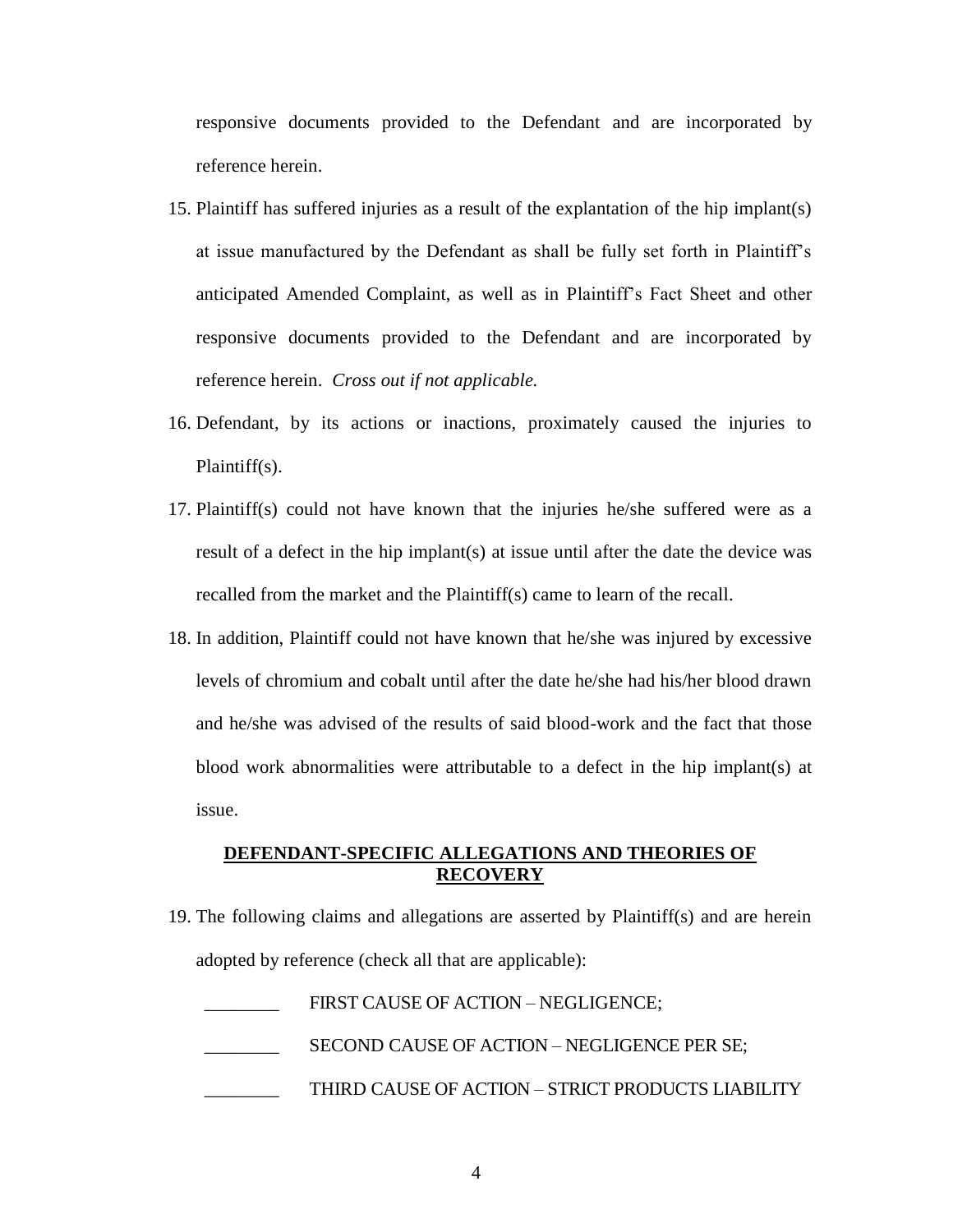– DEFECTIVE DESIGN;

- FOURTH CAUSE OF ACTION STRICT PRODUCTS LIABILITY – MANUFACTURING DEFECT;
- FIFTH CAUSE OF ACTION STRICT PRODUCTS LIABILITY – FAILURE TO WARN;
- SIXTH CAUSE OF ACTION BREACH OF EXPRESS WARRANTY;
- SEVENTH CAUSE OF ACTION BREACH OF WARRANTY AS TO MERCHANTABILITY;
- \_\_\_\_\_\_\_\_ EIGHTH CAUSE OF ACTION BREACH OF IMPLIED WARRANTY;
- NINTH CAUSE OF ACTION CONSUMER FRAUD AND/OR UNFAIR AND DECEPTIVE TRADE PRACTICES UNDER STATE LAW;
- TENTH CAUSE OF ACTION GROSS NEGLIGENCE/MALICE;
- ELEVENTH CAUSE OF ACTION LOSS OF CONSORTIUM;
	- TWELFTH CAUSE OF ACTION PUNITIVE DAMAGES
	- THIRTEENTH CAUSE OF ACTION MEDICAL MONITORING

In addition to the above, Plaintiff(s) assert the following additional causes of action under applicable state law:

\_\_\_\_\_\_\_\_\_\_\_\_\_\_\_\_\_\_\_\_\_\_\_\_\_\_\_\_\_\_\_\_\_\_\_\_\_\_\_\_\_\_\_\_\_\_\_\_\_\_\_\_\_\_\_\_\_\_\_\_\_\_\_\_\_\_\_\_

\_\_\_\_\_\_\_\_\_\_\_\_\_\_\_\_\_\_\_\_\_\_\_\_\_\_\_\_\_\_\_\_\_\_\_\_\_\_\_\_\_\_\_\_\_\_\_\_\_\_\_\_\_\_\_\_\_\_\_\_\_\_\_\_\_\_\_\_

\_\_\_\_\_\_\_\_\_\_\_\_\_\_\_\_\_\_\_\_\_\_\_\_\_\_\_\_\_\_\_\_\_\_\_\_\_\_\_\_\_\_\_\_\_\_\_\_\_\_\_\_\_\_\_\_\_\_\_\_\_\_\_\_\_\_\_\_

\_\_\_\_\_\_\_\_\_\_\_\_\_\_\_\_\_\_\_\_\_\_\_\_\_\_\_\_\_\_\_\_\_\_\_\_\_\_\_\_\_\_\_\_\_\_\_\_\_\_\_\_\_\_\_\_\_\_\_\_\_\_\_\_\_\_\_\_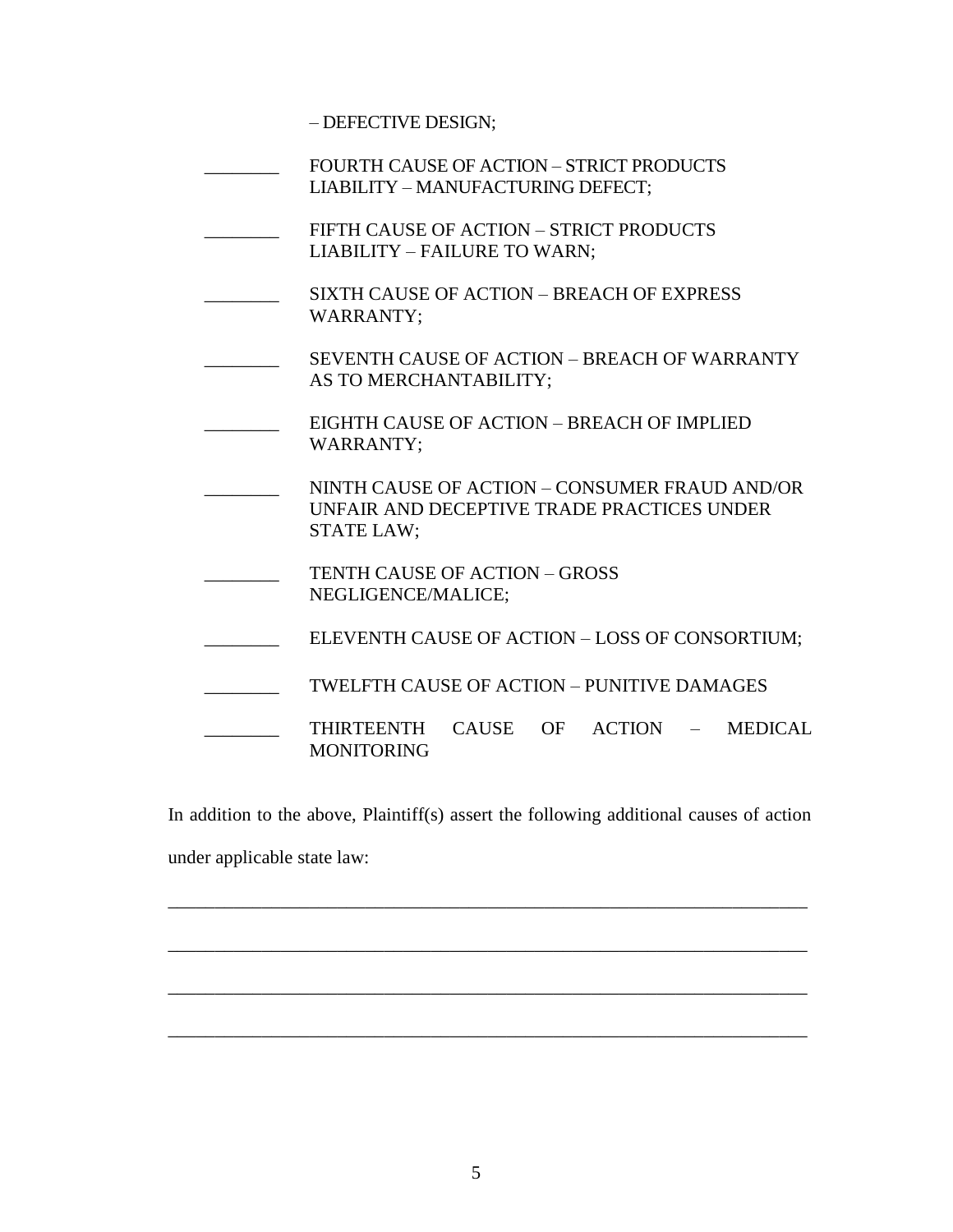#### **PRAYER FOR RELIEF**

WHEREFORE, Plaintiff(s) pray for judgment against Defendant as follows:

- 1. For compensatory damages requested and according to proof;
- 2. For punitive damages or exemplary damages against Defendant;
- 3. For all applicable statutory damages of the state whose laws will govern this action;
- 4. For medical monitoring, whether denominated as damages or in the form of equitable relief;
- 5. For an award of attorneys' fees and costs;
- 6. For prejudgment interest and costs of suit; and
- 7. For such other and further relief as this Court may deem just and proper.

# **JURY DEMAND**

Plaintiff(s) hereby demand(s) a trial by jury as to all claims in this action.

Respectfully submitted

Counsel for Plaintiffs

\_\_\_\_\_\_\_\_\_\_\_\_\_\_\_\_\_\_\_\_\_

Phone:

Fax:

Date:\_\_\_\_\_\_\_\_\_\_\_\_\_\_\_ \_\_\_\_\_\_\_\_\_\_\_\_\_\_\_\_\_\_\_\_\_\_\_\_\_\_\_\_\_\_\_\_\_\_